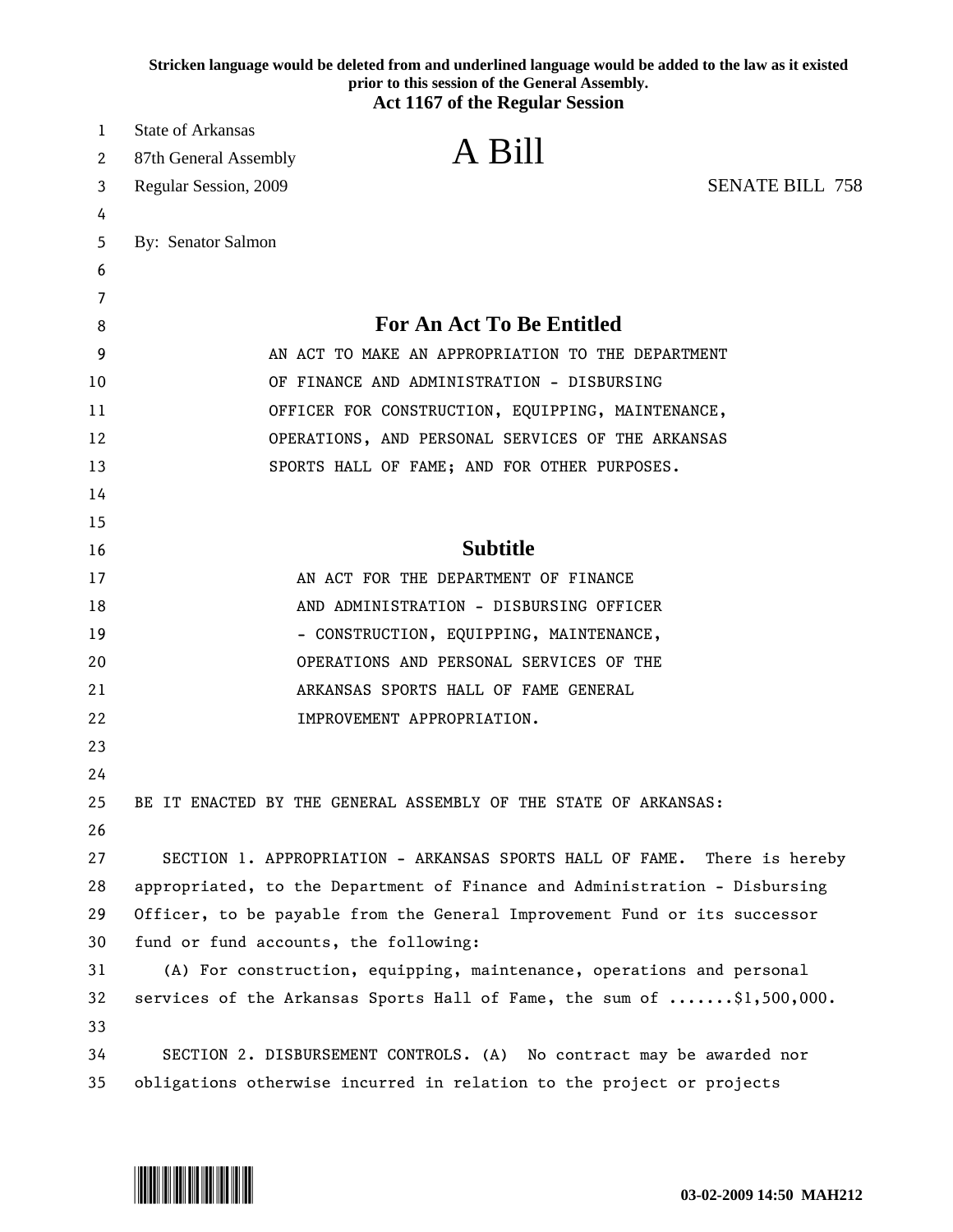1 described herein in excess of the State Treasury funds actually available 2 therefor as provided by law. Provided, however, that institutions and 3 agencies listed herein shall have the authority to accept and use grants and 4 donations including Federal funds, and to use its unobligated cash income or 5 funds, or both available to it, for the purpose of supplementing the State 6 Treasury funds for financing the entire costs of the project or projects 7 enumerated herein. Provided further, that the appropriations and funds 8 otherwise provided by the General Assembly for Maintenance and General 9 Operations of the agency or institutions receiving appropriation herein shall 10 not be used for any of the purposes as appropriated in this act.

11 (B) The restrictions of any applicable provisions of the State Purchasing 12 Law, the General Accounting and Budgetary Procedures Law, the Revenue 13 Stabilization Law and any other applicable fiscal control laws of this State 14 and regulations promulgated by the Department of Finance and Administration, 15 as authorized by law, shall be strictly complied with in disbursement of any 16 funds provided by this act unless specifically provided otherwise by law. 17

18 SECTION 3. LEGISLATIVE INTENT. It is the intent of the General Assembly 19 that any funds disbursed under the authority of the appropriations contained 20 in this act shall be in compliance with the stated reasons for which this act 21 was adopted, as evidenced by the Agency Requests, Executive Recommendations 22 and Legislative Recommendations contained in the budget manuals prepared by 23 the Department of Finance and Administration, letters, or summarized oral 24 testimony in the official minutes of the Arkansas Legislative Council or 25 Joint Budget Committee which relate to its passage and adoption.

26

27 SECTION 4. EMERGENCY CLAUSE. It is found and determined by the General 28 Assembly, that the Constitution of the State of Arkansas prohibits the 29 appropriation of funds for more than a one (1) year period; that the 30 effectiveness of this Act on July 1, 2009 is essential to the operation of 31 the agency for which the appropriations in this Act are provided, and that in 32 the event of an extension of the Regular Session, the delay in the effective 33 date of this Act beyond July 1, 2009 could work irreparable harm upon the 34 proper administration and provision of essential governmental programs. 35 Therefore, an emergency is hereby declared to exist and this Act being 36 necessary for the immediate preservation of the public peace, health and

**SB758**